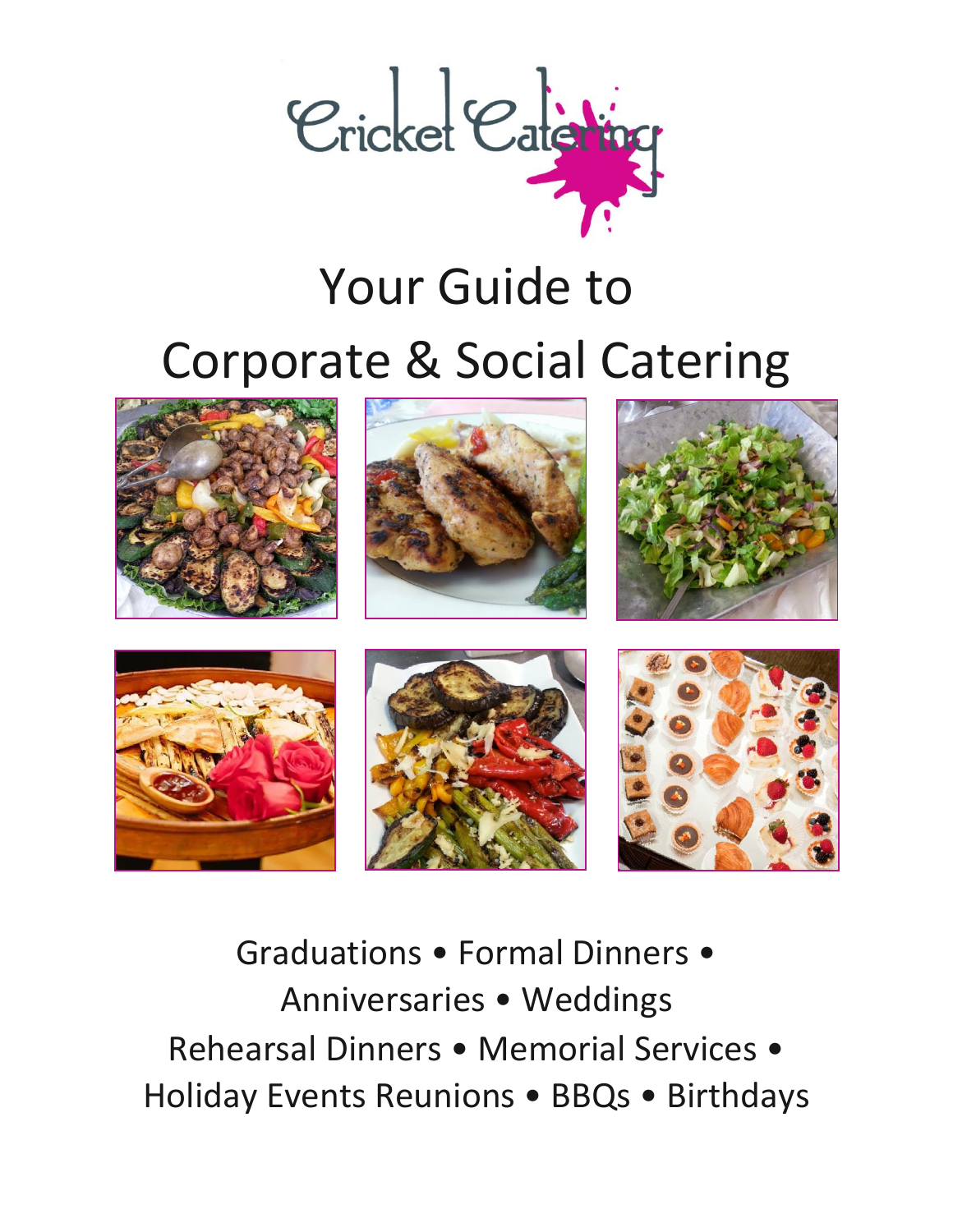## **TABLE OF CONTENTS**

| <b>Hors D'oeuvres</b> |  |
|-----------------------|--|
|                       |  |
|                       |  |
|                       |  |
| <b>Entrees</b>        |  |
|                       |  |
|                       |  |
|                       |  |
|                       |  |
|                       |  |
|                       |  |
|                       |  |
|                       |  |
|                       |  |
|                       |  |
|                       |  |

Please let us know of any dietary concerns and restrictions.

We will accommodate you with specialized menus.

## 1-800-892-3663

Thank you for choosing Cricket Catering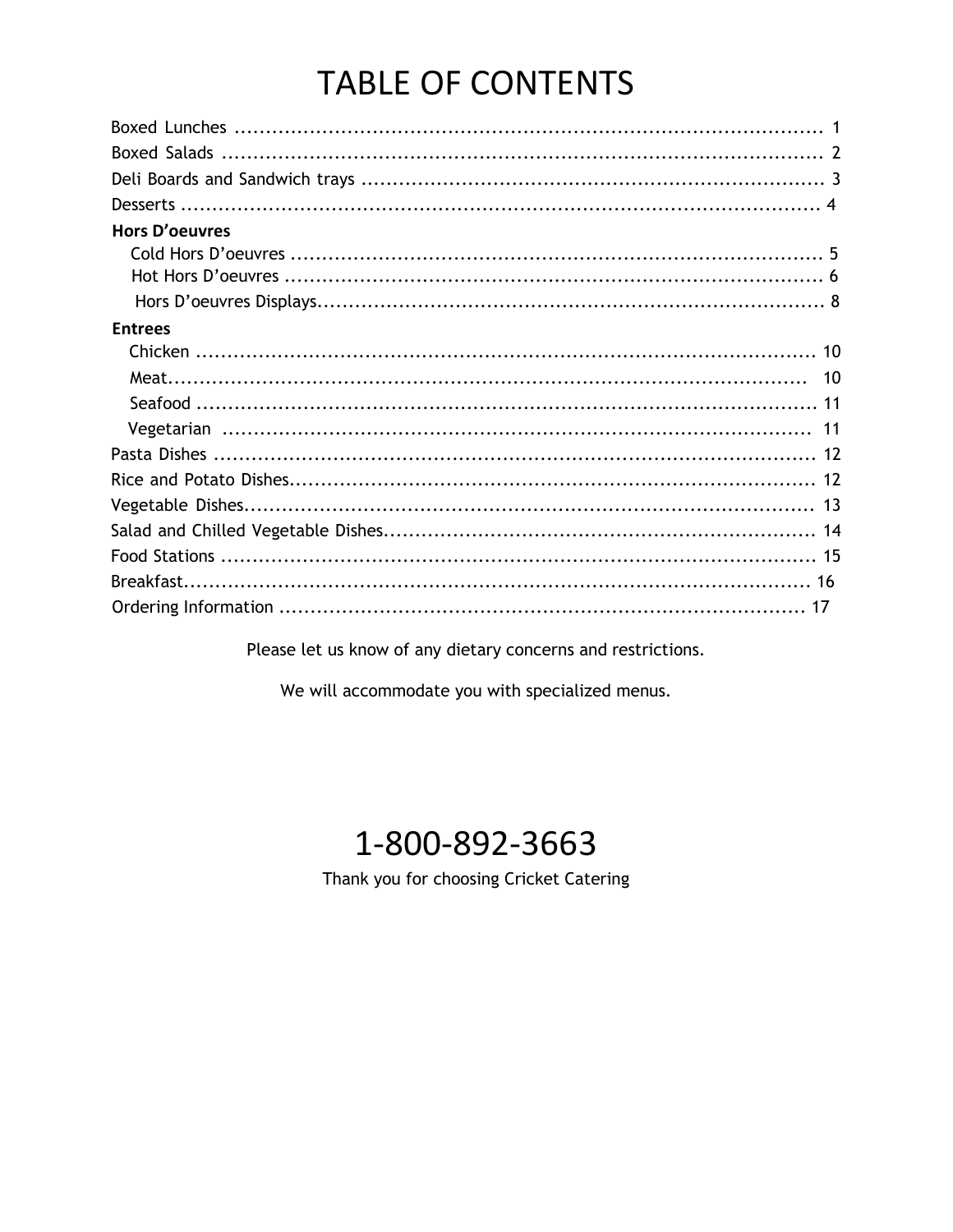## BOXED LUNCHES

|    | Our boxed meal includes a salad du jour, potato chips, dessert and disposables.<br>Minimum order 10 boxes |
|----|-----------------------------------------------------------------------------------------------------------|
| 1. | Black forest Ham, cheddar and apple butter with lettuce<br>\$19.95                                        |
| 2. | Grilled Cricket chicken with lettuce and dijionaise sauce<br>\$19.95                                      |
| 3. | Chicken Salad with dried cherries, lettuce and walnuts                                                    |
|    | \$19.95<br>in tarragon mayonnaise                                                                         |
| 4. | \$19.95<br>Roasted breast of chicken with crisp bacon & Thousand Island dressing                          |
| 5. | Grilled chicken with grilled zucchini, red onion, sliced tomato                                           |
|    | \$19.95<br>and tarragon mayonnaise                                                                        |
| 6. | Turkey with lentils, apples and lettuce \$19.95                                                           |
| 7. | Turkey with cranberry sauce, arugula and bleu cheese butter\$19.95                                        |
| 8. | Turkey and caramelized onions with diced apples and pears with curry aioli \$19.95                        |
| 9. | Oriental flank steak with sliced tomato, provolone and arugula<br>\$19.95                                 |
|    | 10. Mediterranean roast beef - julienne of beef with shredded carrots,                                    |
|    | \$19.95<br>cucumbers, red onion, feta, toasted pine nuts and tzatziki                                     |
|    | 11. Roast beef with spinach, roasted red peppers and feta with tahini dressing \$19.95                    |
|    | \$22.50<br>12. Shrimp and mango salad wraps with watercress                                               |
|    | 13. Shrimp salad with tarragon caper mayonnaise served with avocado, tomato \$22.50                       |
|    | \$19.95<br>14. Tuna salad with provolone, lettuce and tomato                                              |
|    | 15. Ham, swiss, honey mustard with lettuce and tomato<br>\$19.95                                          |
|    | \$19.95<br>16. Turkey, swiss, lettuce, tomato and cranberry mayo                                          |
|    | 17. Roast beef with provolone, lettuce and horseradish sauce<br>\$19.95                                   |
|    | 18. Italian Antipasti with spicy ham, salami, provolone, lettuce, tomato and diced onions\$19.95          |
|    | \$19.95<br>Grilled red pepper, zucchini, goat cheese and spring mix with olive tapenade                   |
|    | 19. Hummus and feta sandwiches with sliced cucumbers \$19.95                                              |
|    | 20. Tomato and fresh mozzarella with homemade basil pesto<br>\$19.95                                      |
|    | 21. Vegetarian garden grill with grilled eggplant, zucchini,                                              |
|    | \$19.95<br>roasted pepper, lettuce and sundried tomato pesto                                              |
|    | 22. Egg salad with tomatoes and romaine \$19.95                                                           |
|    | \$19.95<br>23. Grilled portobello, roasted red pepper & arugula blue cheese yogurt sauce                  |
|    | Gluten free bread options available at additional cost                                                    |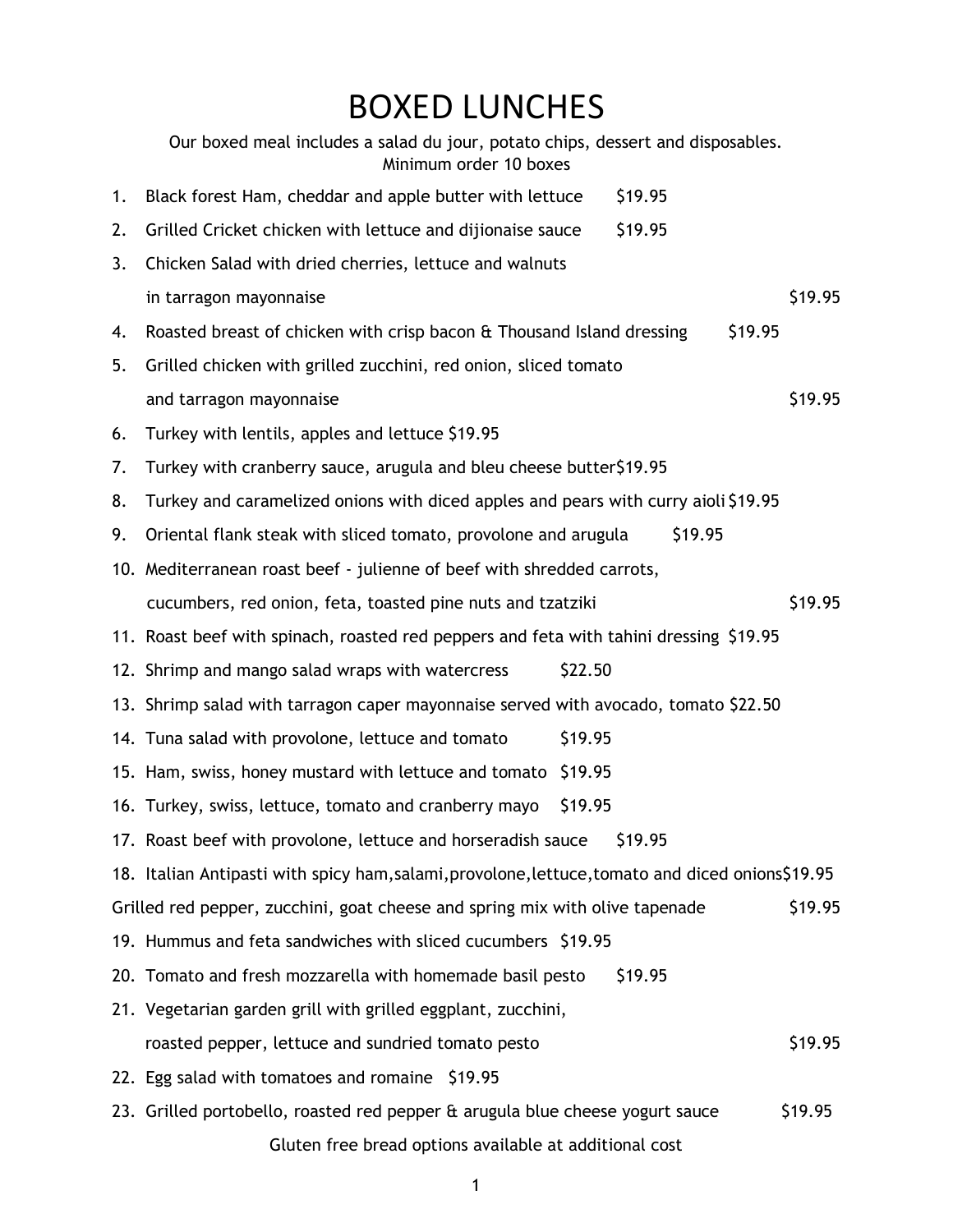## BOXED SALADS

## An alternative to a sandwich, this features an entrée salad,

## fresh fruit, dessert and disposables. Minimum order 10

### salads

| $1_{\cdot}$ | Thai beef salad -marinated strips of London broil, assorted peppers          |         |
|-------------|------------------------------------------------------------------------------|---------|
|             | and scallions served in a soy and ginger dressing                            | \$19.95 |
| 2.          | Chef salad                                                                   | \$19.95 |
| 3.          | Seafood pasta salad                                                          | \$22.50 |
| 4.          | Poached salmon salad with chives and julienned cucumbers                     |         |
|             | served on baby lettuce                                                       | \$22.50 |
| 5.          | Shrimp salad with diced carrots and yellow peppers on baby spinach           | \$22.50 |
| 6.          | Pasta primavera salad                                                        | \$19.95 |
| 7.          | Traditional Middle Eastern tabouleh salad                                    | \$19.95 |
| 8.          | Salad trio chicken salad dijionnaise, potato salad & grilled vegetable salad | \$19.95 |
| 9.          | Oriental noodle salad with tender chicken and assorted vegetables            |         |
|             | in a soy and sesame dressing                                                 | \$19.95 |
|             | 10. Chicken Caesar salad                                                     | \$19.95 |
|             | 11. Turkey salad with bacon, sliced avocado served on baby lettuce           | \$19.95 |
|             | 12. Indian chicken salad - Diced chicken with mango, scallion and cilantro   | \$19.95 |
|             | 13. Grilled chicken with mozzarella, tomato and fresh basil on baby spinach  | \$19.95 |
|             | 14. Chicken salad dijionnaise with raisins & walnuts served on iceberg       |         |
|             | lettuce with tomatoes                                                        | \$19.95 |
|             | 15. Garden salad with grilled chicken                                        | \$19.95 |
|             | Vegetarian and Gluten Free options available                                 |         |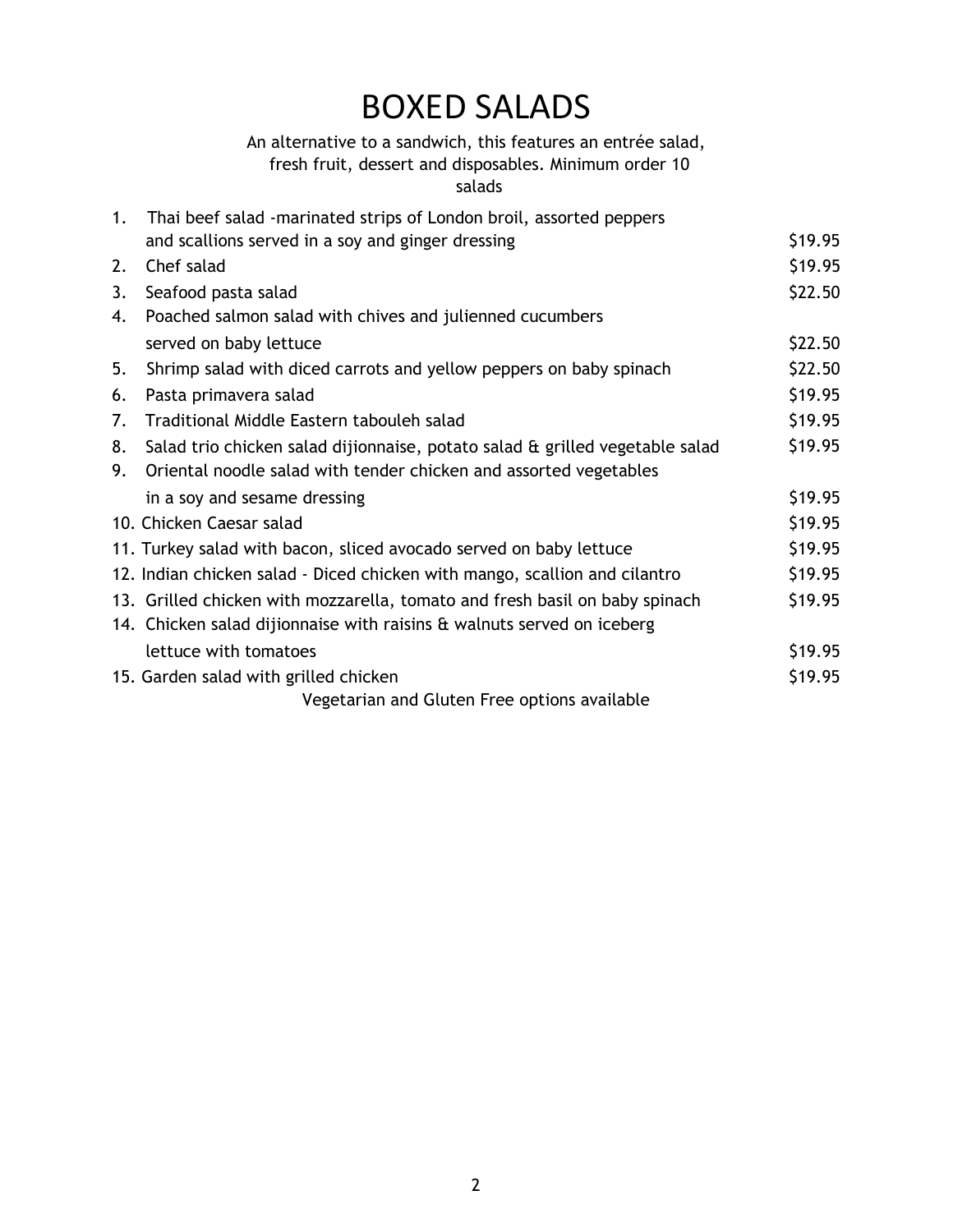## SANDWICH TRAY VARIETIES & DELIBOARD OPTIONS

20 guest minimum except where noted

### **AMERICAN DELIBOARD**

Roast turkey, carved roast beef, sliced ham, tuna salad and chicken salad dijonnaise accompanied by assorted cheeses, lettuce, sliced tomato and assorted condiments complete with assorted breads and rolls \$17.50/Per person

**NY STYLE DELIBOARD**

Sliced roast beef, herb roasted turkey, lean corned beef, pastrami, smoked whitefish, sliced smoked salmon, black forest ham with Swiss, cheddar and pepper jack cheeses accompanied by lettuce, tomato, dill pickles, cole slaw, sliced onion - mayonnaise, dijon mustard, Russian dressing and honey mustard accompanied by hearty rye and pumpernickel breads, Italian rolls and bagels \$17.50/Per person

#### **TRADITIONAL TURKEY DISPLAY**

Whole roast turkey display beautifully garnished with fresh seasonal fruit and offered with herb mayo, cranberry relish and honey mustard. Accompanied by assorted rolls including snowflake, knot and Italian rolls \$17.50/Per person (20 guest minimum)

### **ASSORTED HOAGIES**

Assorted hoagies to include traditional Italian, tuna salad and grilled vegetable. \$13.50/Per person

#### **ASSORTED WRAPS**

A variety prepared from some of the following;

- Sliced roast turkey, avocado, diced tomatoes, smoked Gouda and leaf lettuce with honey mustard
- Chicken Caesar with grilled chicken, roasted peppers, crisp romaine and Parmesan in creamy Caesar dressing
- Roast beef with caramelized onions and sun dried tomato pesto
- Cricket roll up grilled chicken with candied walnuts, chevre cheese and mesclun greens
- Black forest ham with apple, red onion, bleu cheese butter and lettuce
- Vegetarian Garden Grill with grilled eggplant, zucchini, roasted red pepper, lettuce and sundried tomato pesto

### \$13.50/Per person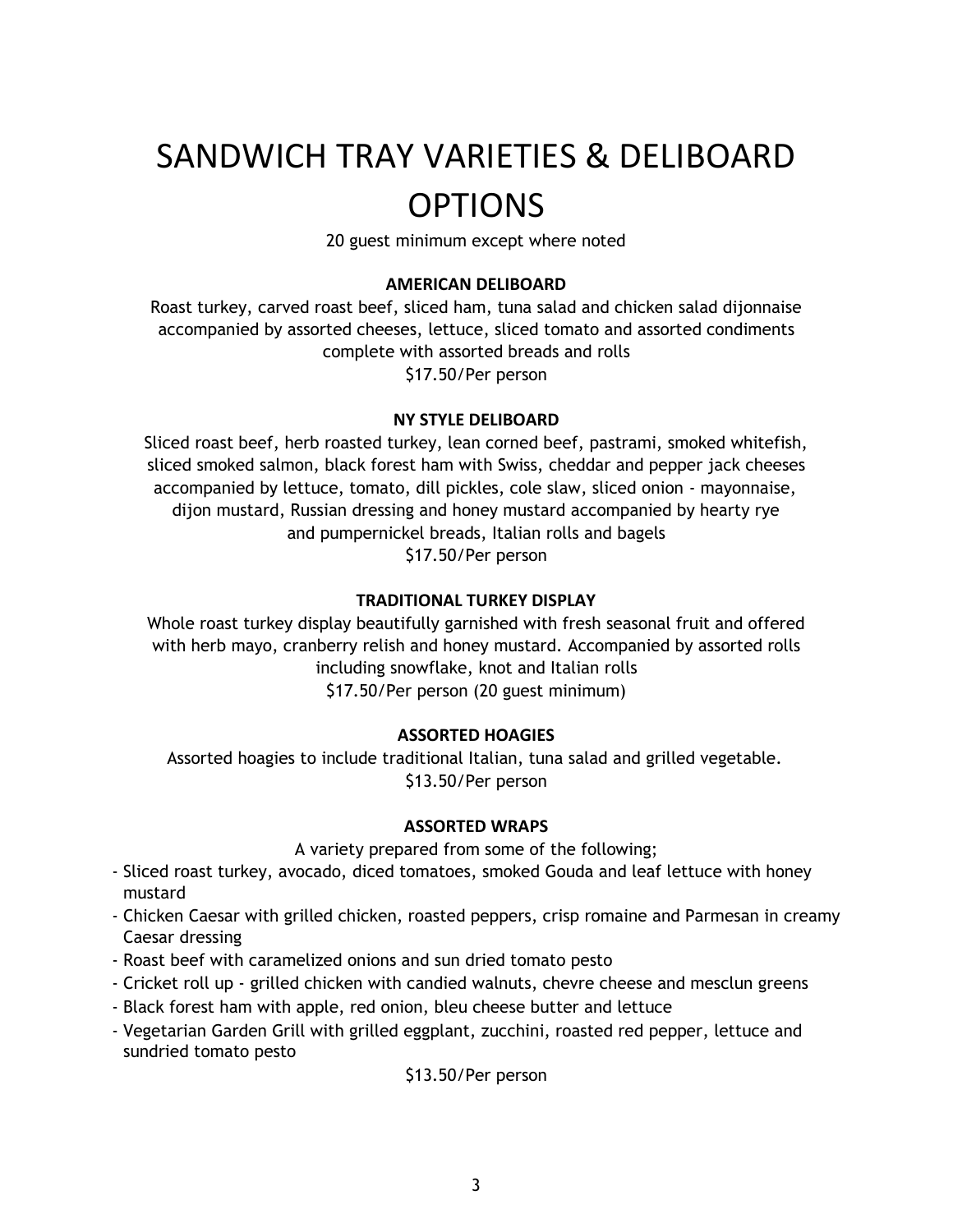## SANDWICH TRAY VARIETIES & DELIBOARD OPTIONS

20 guest minimum

### **BIG CITY SELECTION**

Enjoy an assortment of fresh made sandwiches, including sliced roast beef, herb roasted turkey, black forest ham, tuna salad, chicken salad all served with sliced cheeses, lettuce, tomato and accompanied by pickle spears \$17.50/Per person

#### **SALADS**

Complete your meal with your choice of two from salads of traditional potato salad, confetti cole slaw, macaroni salad, Caesar salad, green salad, pasta primavera salad, roasted potato and green bean salad in a light garlic dressing (Additional salads \$3.50 per person)

**SOUP**

Add a soup for \$4.50 per person (call for soup of the day)

## **DESSERTS**

### **ASSORTED COOKIES AND SQUARES**

A selection of fresh baked assorted cookies, brownies and bars beautifully presented and ready to serve \$5.50/Per person

#### **PASTRY PLATTER**

An assortment of individual sweets from our selection including cream puffs, carrot cake cupcakes, red velvet cupcakes, blueberry bars, lemon squares, eclairs and more \$9.50/Per person

#### **ITALIAN PASTRIES**

Assorted minis to include Napoleons, cheesecakes, eclairs, cannolis (vanilla or chocolate), rum cake, lemon cake and a variety of Italian cookies. \$10.50/Per person

#### **ICE CREAM BAR**

Vanilla ice cream offered with toppings to include raspberry sauce, chocolate sauce, butterscotch, bananas, strawberries, sprinkles, maraschino cherries, miniature marshmallows, wet walnuts, crushed Oreo's, peanut buttercups, chocolate mints, chocolate chips and whipped cream & more. \$14.95/Per person. Requires staffing. Minimum order 100 guests.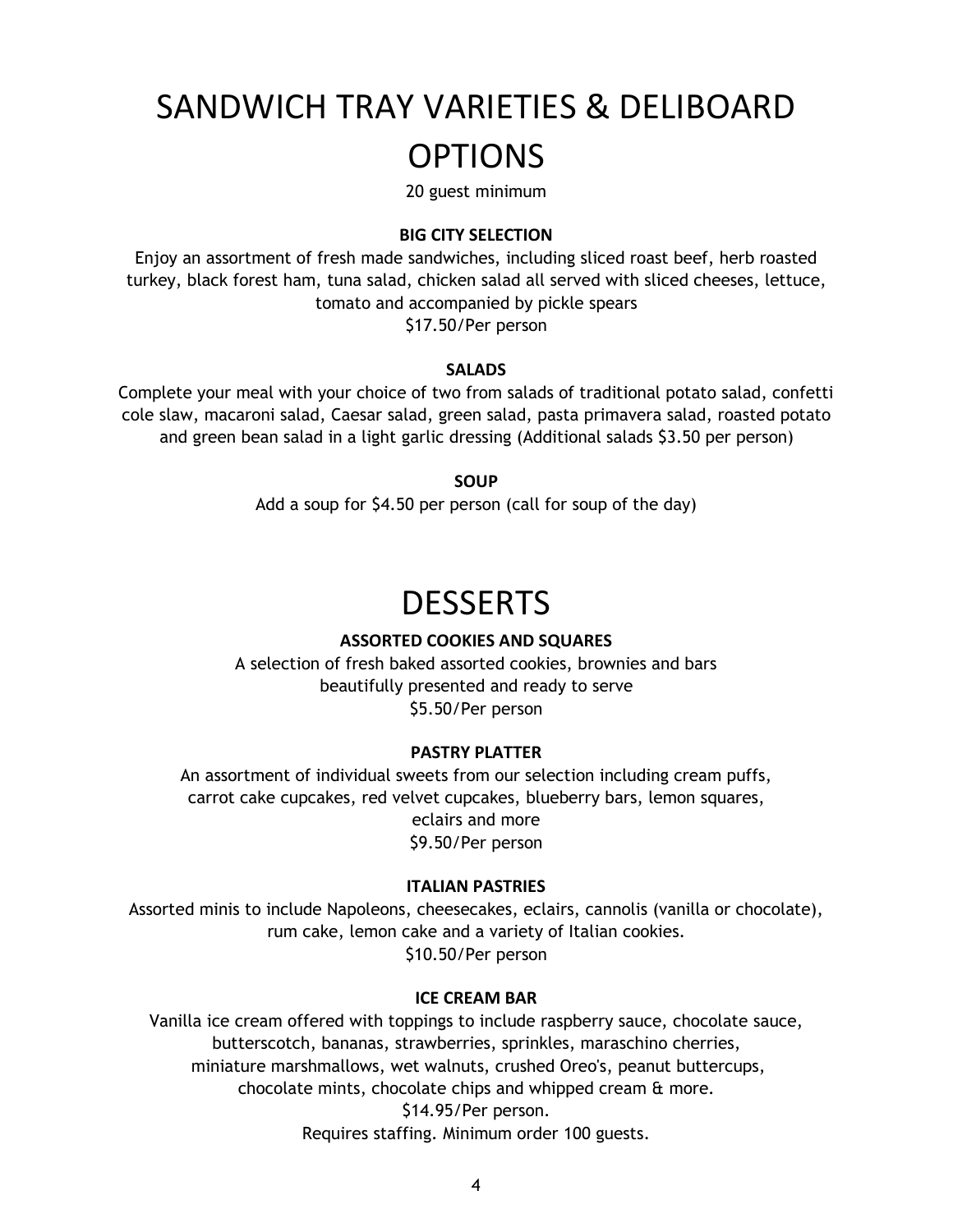## COLD HORS D'OEUVRES

| Minimum 25 pieces of each item selected                                     |        |
|-----------------------------------------------------------------------------|--------|
| - Peking duck served on a crisp wonton with an apricot horseradish sauce    | \$3.00 |
| - Grapes rolled in boursin cheese and crushed walnuts                       | \$3.00 |
| - Salmon roulade -smoked salmon and cream cheese in a French crêpe          | \$3.00 |
| - Smoked salmon and cream cheese on rye bread canapés                       | \$3.00 |
| - Smoked salmon mousse served on a potato pancake                           | \$3.00 |
| - Skewered scallops and peppers with a soy and ginger glaze                 | \$3.00 |
| - Skewered roasted pepper wrapped with mozzarella and basil                 | \$2.25 |
| - Radicchio leaves rolled with duck salad                                   | \$3.50 |
| - Whitefish salad served on black bread canapés                             | \$3.00 |
| - Tuna sashimi served on cucumber disc                                      | \$3.50 |
| - Asparagus wrapped in smoked salmon with a dill dip                        | \$3.00 |
| - Sweet melon wrapped with prosciutto ham                                   | \$3.00 |
| - Strawberries filled with lemon cream cheese                               | \$3.00 |
| - Cucumber disk with grilled shrimp in sweet chili sauce                    | \$3.00 |
| - Cherry tomato filled with goat cheese and walnuts                         | \$3.00 |
| - Cherry tomato filled with tuna, capers and sundried tomatoes              | \$3.00 |
| - Summer rolls with tofu                                                    | \$3.50 |
| - Deviled eggs with choice of guacamole, sriracha or roasted pepper filling | \$3.00 |
| - Endive with herbed goat cheese and tomato                                 | \$3.00 |
| - Grilled beet slice with shallot goat cheese spread                        | \$3.00 |
|                                                                             |        |

## **BRUSCHETTA**

## \$2.50 each

Herb and parmesan crust Italian crostini with your choice of toppings:

- Pesto marinated mozzarella
- Roasted red peppers and goat cheese
- Diced tomato flavored with basil and garlic
- Black olive tapenade
- Caramelized onions and herb cheese
- Pea puree
- Carrot harissa and crème fraiche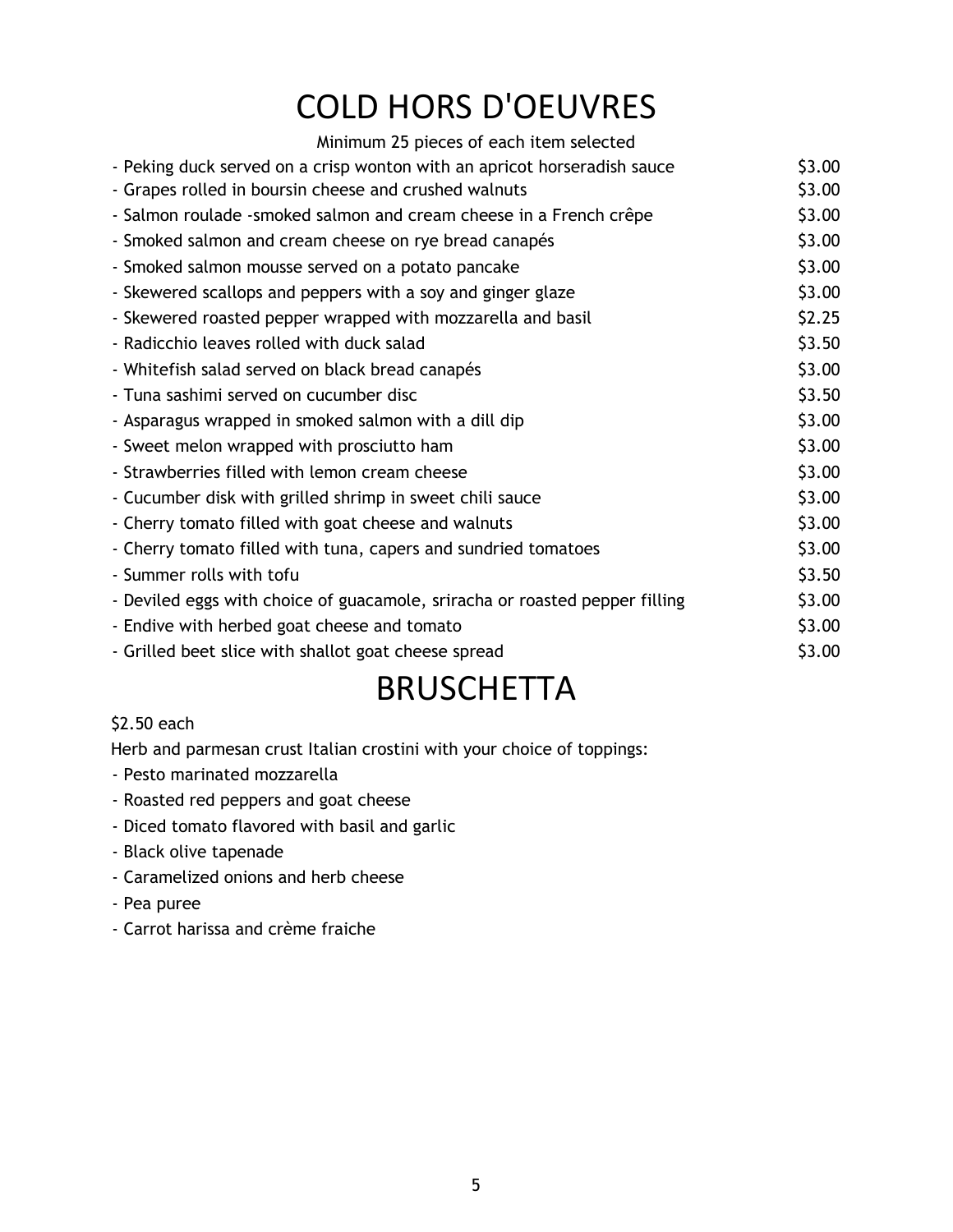## HOT HORS D'OEUVRES

Minimum 25 pieces of each item selected

| MEAT                                                              |        |
|-------------------------------------------------------------------|--------|
| - Skewered grilled filet of beef and peppers in red wine and soy  | \$3.00 |
| - Skewered teriyaki beef                                          | \$3.00 |
| - Skewered pork and sautéed apples with a Calvados glaze          | \$3.00 |
| - Spicy beef empanada                                             | \$3.00 |
| - Skewered lamb meatballs with yogurt dip                         | \$3.00 |
| - Grilled baby lamb chops with demi glaze                         | \$6.50 |
| - Pigs in a blanket with a Dijon dip                              | \$3.00 |
| - Pork dumplings offered with an oriental dipping sauce           | \$3.00 |
| <b>POULTRY</b>                                                    |        |
| - Spicy buffalo chicken tenders with a blue cheese dip            | \$3.00 |
| - Grilled Cricket chicken tenders skewered marinated in lime,     |        |
| pommery mustard and brown sugar                                   | \$3.00 |
| - Chicken satay offered with a peanut sauce                       | \$3.00 |
| - Chicken tandoori-tender pieces of chicken in Indian spices      | \$3.00 |
| - Peking duck spring rolls                                        | \$3.00 |
| - Chipotle chicken and cheese quesadillas with onions and peppers | \$3.00 |
| - Pecan chicken offered with a dijionnaise sauce                  | \$3.00 |
| - Chicken empanada                                                | \$3.00 |
| - Skewered grilled chicken and pineapples                         | \$3.00 |
| - Coconut chicken offered with a honey mustard dip                | \$3.00 |
| - Chicken and mushroom dumpling with soy dipping sauce            | \$3.00 |
| - Duck quesadilla with fontina cheese and caramelized onion       | \$3.50 |
| <b>FUN FARE</b>                                                   |        |
| \$3.00 each                                                       |        |
| - Miniature pizzas with choice of topping                         |        |
| - Vegetable spring rolls                                          |        |
| - Swedish meatballs                                               |        |
| - Pigs in a blanket                                               |        |
| - Chicken quesadillas                                             |        |
| - Spicy buffalo chicken wings with bleu cheese dip                |        |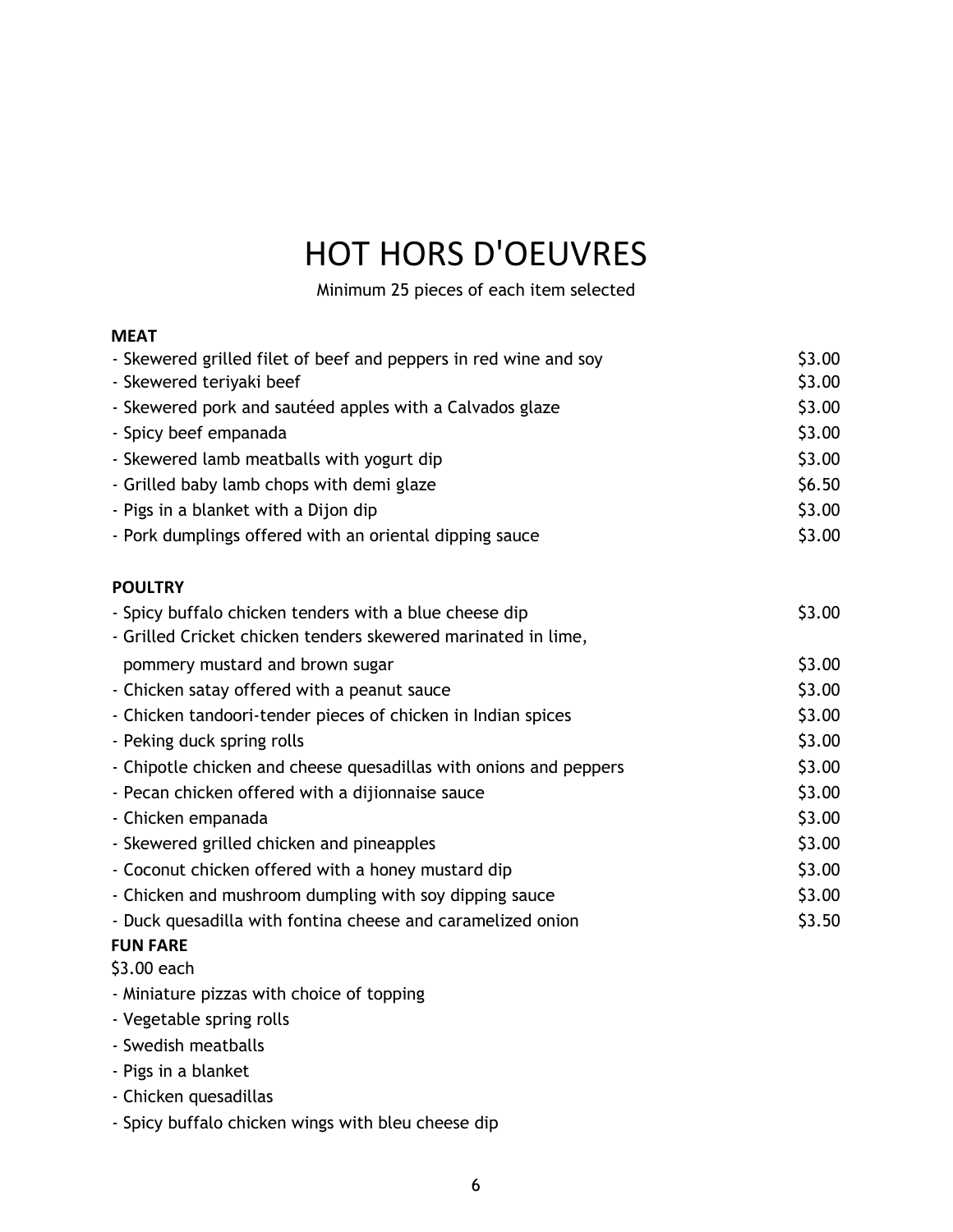## HOT HORS D'OEUVRES

Minimum 25 pieces of each item selected

| <b>SEAFOOD</b>                                                             |        |
|----------------------------------------------------------------------------|--------|
| - Petite salmon corncakes with lemon tarter                                | \$3.50 |
| - New potato cups filled with crab and artichoke dip                       | \$3.00 |
| - Crab empanadas                                                           | \$3.50 |
| - Sea scallops wrapped in cured bacon                                      | \$3.50 |
| - Coconut shrimp with a sweet red chile dip                                | \$3.50 |
| - Skewered grilled pieces of salmon brushed with an oriental sauce         | \$3.00 |
| - Fried calamari served with marinara sauce                                | \$3.50 |
| - Cornmeal coated catfish served pan-fried and accompanied by tartar sauce | \$3.00 |
| - Petit crab cakes topped with traditional tartar sauce                    | \$3.50 |
| - Individual smoked salmon quiche                                          | \$3.00 |
| - Shrimp baked in a spicy barbecue sauce                                   | \$3.50 |
| - Beer battered cod offered with a lemon tartar sauce                      | \$3.00 |
| - Skewered pan seared tuna served with an oriental dip                     | \$3.50 |
| - Crab and corn fritter with tomato dip                                    | \$3.50 |
| - Bacon wrapped dijonaise shrimp                                           | \$3.50 |
| <b>VEGETARIAN</b>                                                          |        |

| - Fried mac & cheese lollipop                                                | \$3.00 |
|------------------------------------------------------------------------------|--------|
| - Spiced zucchini and carrot fritters served with salsa                      | \$3.00 |
| - Grilled polenta squares with sundried tomato pesto                         | \$3.00 |
| - Roasted new potatoes filled with whipped butternut squash                  | \$3.00 |
| - Assorted vegetable tempura with sesame citrus sauce                        | \$3.00 |
| - Phyllo cups filled with spinach and feta                                   | \$3.00 |
| - Quesadillas with sweet onions, melted cheese and jalapeño                  | \$3.00 |
| - Vegetable spring rolls served with an oriental dipping sauce               | \$3.00 |
| - Potato pancakes topped with chives and sour cream                          | \$3.00 |
| - Mexican bean vegetarian empanada filled with hot peppers, cheese and salsa | \$3.00 |
| - Vegetable samosas crisp pastry filled with curried vegetables              | \$3.00 |
| - Fried yam wedges offered with cranberry ketchup                            | \$3.00 |
| - Crispy asparagus with asiago in phyllo                                     | \$3.00 |
| - Brie with raspberry in puff pastry                                         | \$3.00 |
| - Flatbread bites with goat cheese and caramelized onion                     | \$3.00 |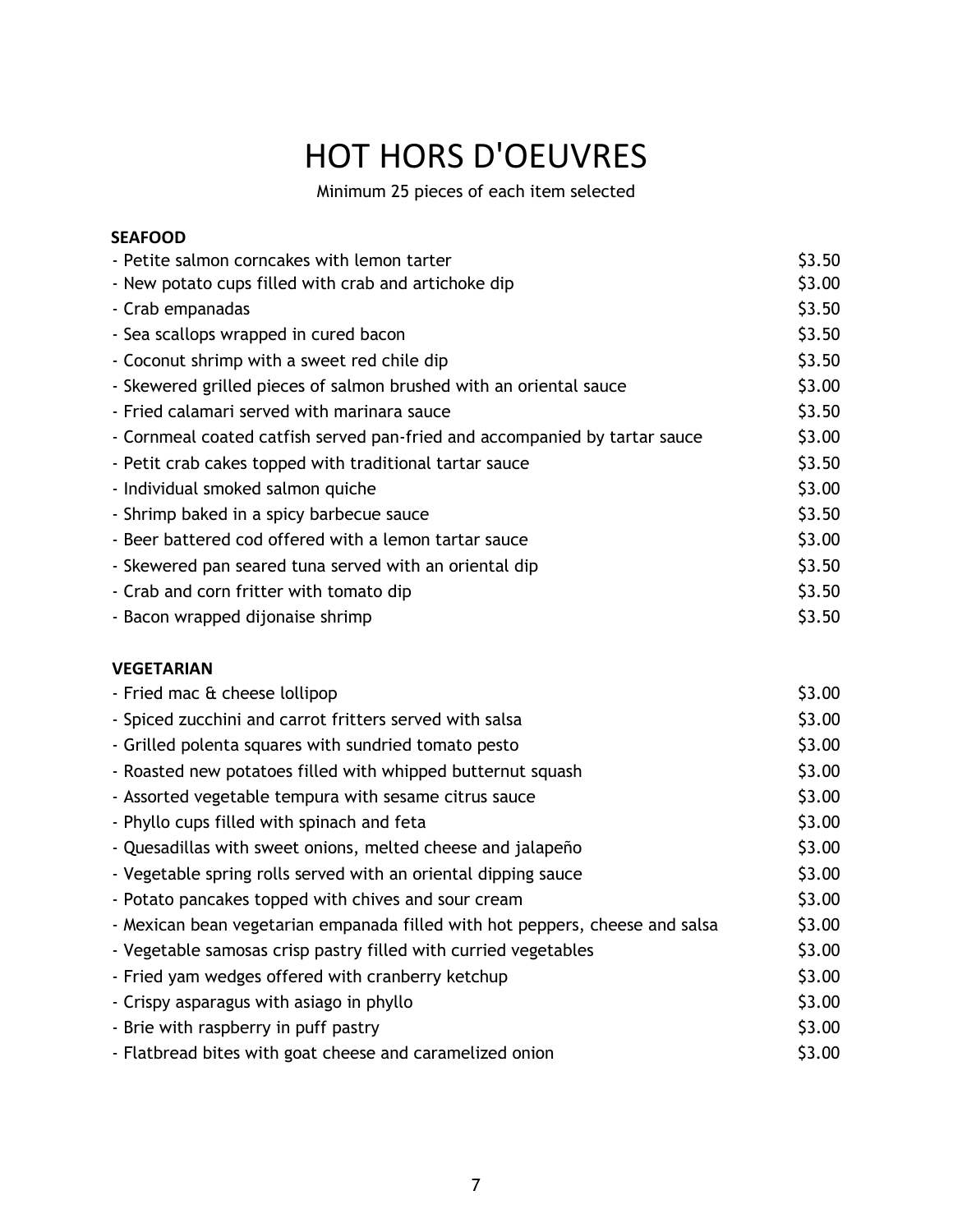## HORS D'OEUVRES DISPLAYS

Minimum of 30 guests per order except where noted

### **ITALIAN ANTIPASTI DISPLAY**

A savory baked ricotta torte surrounded by a spectacular display of roasted tricolor peppers, marinated mushrooms and artichoke hearts, pesto marinated mozzarella balls, Italian olives, Italian meats offered with assorted rustic breads and focaccia \$12.50/Per person (50 guest minimum)

#### **ORIENTAL ANTIPASTI DISPLAY**

Composed display of grilled sesame asparagus, grilled shiitake mushrooms, oriental cellophane noodles, Peking duck with crisp wonton, shrimp wrapped in wonton, assorted homemade dumplings and grilled green beans offered with oriental dip \$15.50/Per person (50 guest minimum)

#### **MIDDLE EASTERN DISPLAY**

A selection of classic and creative Middle Eastern offers grilled lamb meatballs and traditional dips to include hummus, baba ghanoush, and tzatziki garnished with black olives, carrots and celery sticks and offered with pita bread \$13.50/Per person

### **SMOKED SALMON DISPLAY**

Display of smoked salmon presented with assorted cream cheeses, chopped red onion, chopped egg, capers and presented with an assortment of hearty breads or fresh baked bagels

\$25.95/Per person

#### **ITALIAN BRUSCHETTA DISPLAY**

Create your own bruschetta with our toasted Italian crustini brushed with olive oil and herbs and offered with the assorted toppings to include: caramelized onions and herb cheese roasted peppers and goat cheese basil seasoned tomato concasse pesto marinated mozzarella

\$8.50/Per person

### **VEGETABLE GARDEN DISPLAY**

Fresh cut seasonal vegetables accompanied by three assorted homemade dips. Choose from the following: Seasonal vegetable hummus: cauliflower, carrot, beet, edamame, squash, tomato Creamy spinach and artichoke Spiced red lentil White or black bean \$8.50/Per person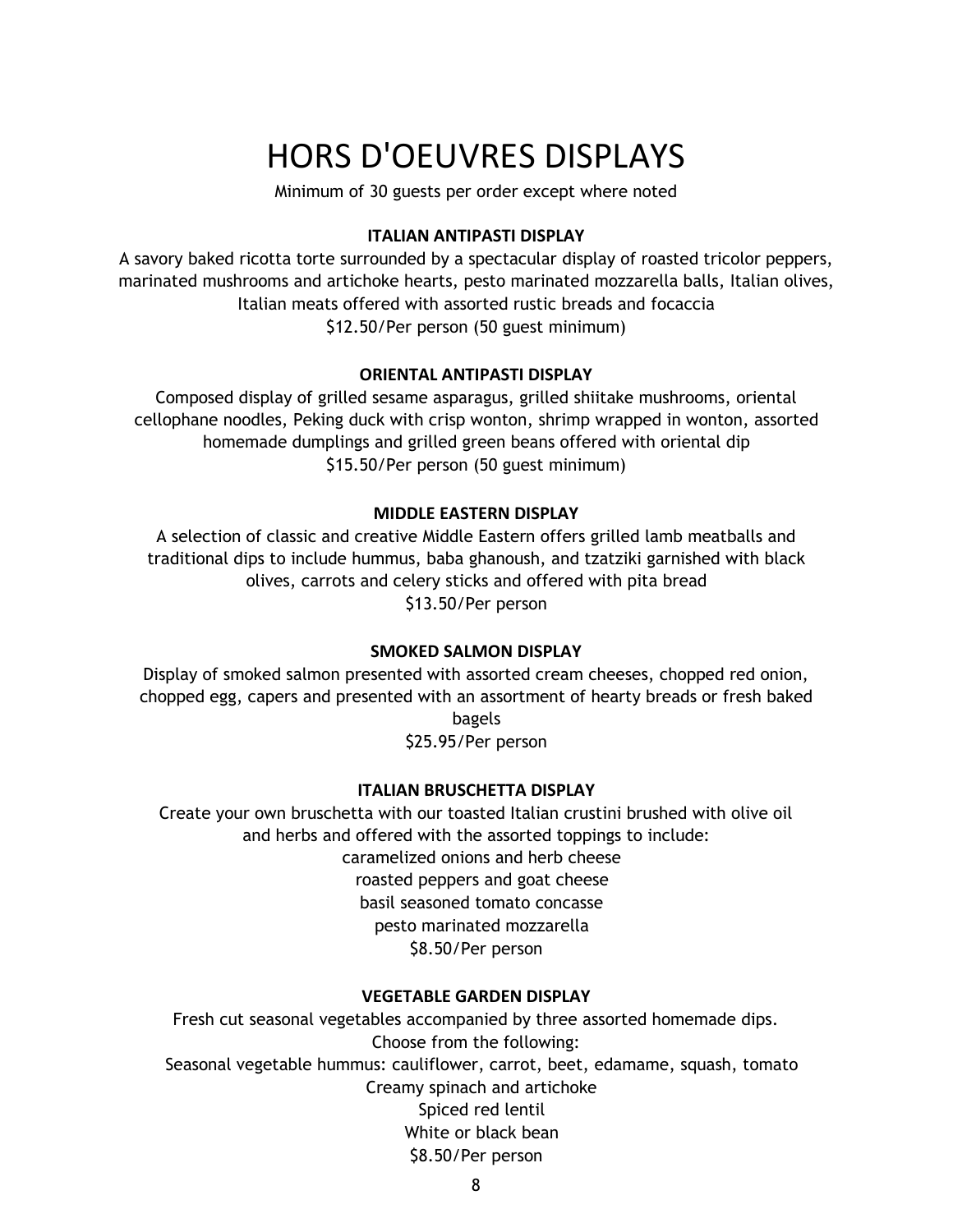## HORS D'OEUVRES DISPLAYS

Minimum of 30 guests per order except where noted

### **BRIE EN CROUTE**

Select one from a variety including: - topped with cinnamon apples and candied walnuts - layered with raspberry preserves - topped with sliced pears and almonds - layered with sundried tomato pesto and prosciutto Each baked golden brown in puff pastry and offered with assorted Italian and artisan breads and cocktail crackers \$10.50/Per person

### **INTERNATIONAL CHEESE DISPLAY**

A beautiful array of internationally made cheeses and sliced charcuterie presented garnished with the freshest seasonal fruits and offered with assorted spreads and condiments, accompanied by Italian breads and cocktail crackers \$9.95/Per person

### **JUMBO SHRIMP COCKTAIL PLATTER**

A wonderful display of jumbo shrimp served steamed and chilled with traditional cocktail sauce or sauce verde. Call for menu pricing

### **TEX MEX SEVEN LAYER DIP**

Try our delicious southwestern seven-layer dip as a perfect start to any event. This seven-layer dip of black bean dip, guacamole, salsa, chopped black olives, scallions, shredded jack cheese and sour cream is accompanied by tortilla chips. \$9.95/Per person

### **WONDER WINGS**

A sumptuous variety of chicken wingettes will include Thai, buffalo, bbq and lemon pepper all accompanied by assorted dips; bbq, honey mustard, bleu cheese and sweet chile, garnished with celery and carrot sticks \$17.95/Per person (50 guest minimum)

## **ASPARAGUS WREATH**

Grilled asparagus presented chilled and garnished with red pepper strips offered with an orange vinaigrette \$8.95/Per person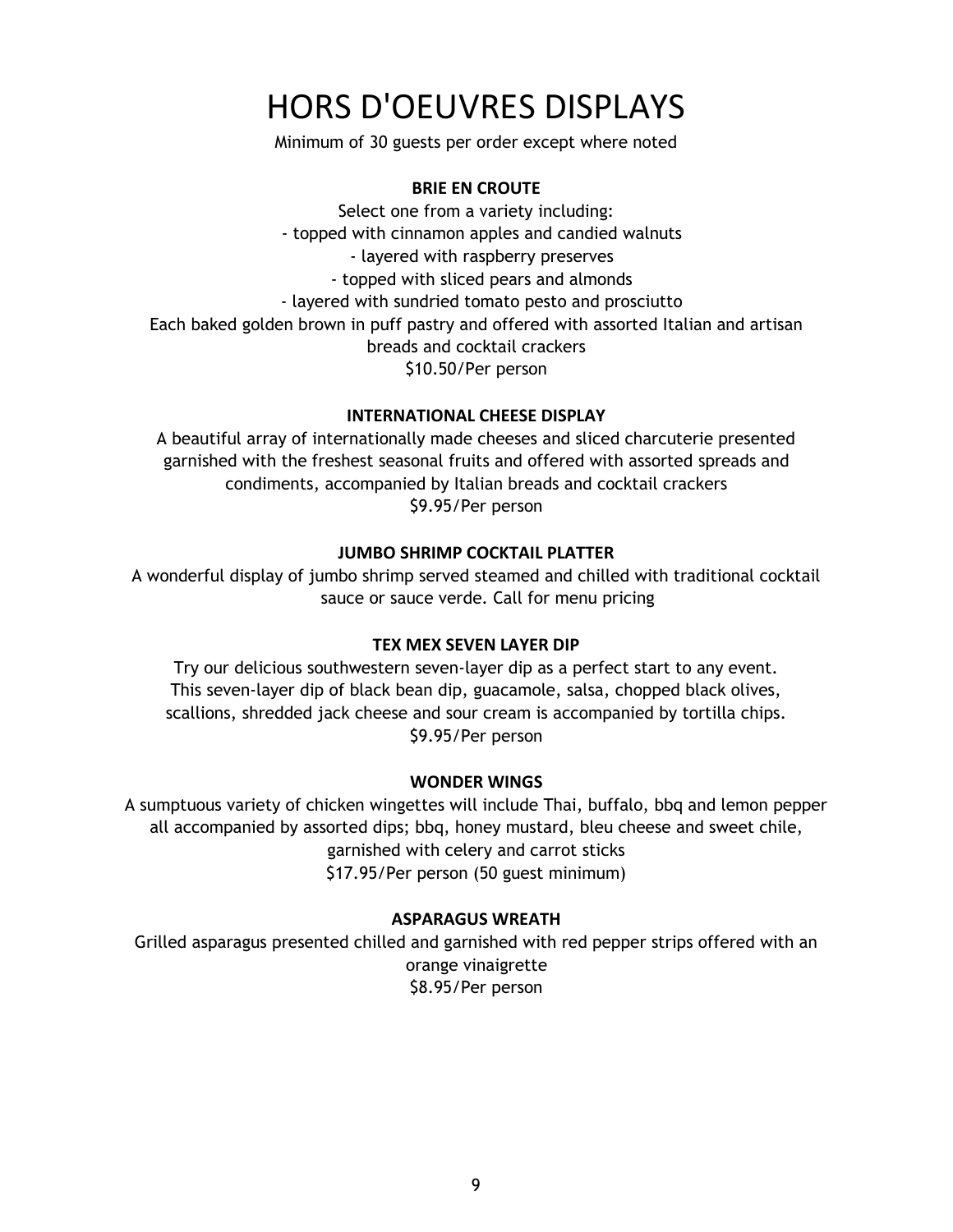## ENTREES

## Minimum order 12 guests

### **CHICKEN**

Ala Carte Per Person

|                      | - Cricket chicken-our signature dish marinated in lime, pommery mustard             |         |
|----------------------|-------------------------------------------------------------------------------------|---------|
| & brown sugar        |                                                                                     | \$12.00 |
|                      | - Chicken cacciatore with mushrooms in a red sauce                                  | \$12.00 |
|                      | - Roast Cornish hen served boneless, with an poppy seed honey glaze                 | \$15.95 |
|                      | - Southern fried chicken with light flour coating                                   | \$12.00 |
|                      | - Indian Curry - chicken simmered with assorted vegetables in an Indian curry sauce | \$12.00 |
|                      | - Italian chicken - topped with sundried tomatoes, basil and grated parmesan        | \$12.00 |
|                      | - Chicken kabobs - with assorted vegetables brushed with lemon                      |         |
|                      | & oregano served grilled                                                            | \$12.00 |
|                      | - Chicken Marsala - simmered with sliced mushrooms in a Marsala wine sauce          | \$12.00 |
|                      | - Chicken Florentine - with spinach and mushrooms in a Marsala cream sauce          | \$12.00 |
|                      | - Chicken parmagiana boneless breast of chicken topped with marinara                |         |
|                      | and Provolone cheese                                                                | \$12.00 |
|                      | - Chicken Sambuca - boneless breast with pistachios and prosciutto                  |         |
|                      | in a rich Sambuca sauce                                                             | \$12.00 |
|                      | - Chicken sherry casserole - diced chicken simmered with artichokes,                |         |
|                      | onions, and garden peas and carrots in a rich sherry cream                          | \$12.00 |
|                      | - Thai chicken - chicken legs and thighs served grilled in a sauce                  |         |
|                      | of red curry, orange juice and coconut                                              | \$12.00 |
|                      | - Traditional barbecued chicken legs/thighs with our favorite hickory smoked recipe | \$12.00 |
|                      | - Grilled duck breast served medium rate with a juniper berry sauce                 | \$16.50 |
|                      | - Sliced grilled duck breast served medium rare with a hoisin sauce                 | \$16.50 |
|                      | - Dijonnaise chicken roasted with a tangy grain mustard coating                     | \$12.00 |
|                      | - Stuffed chicken breast with Italian fontina, sun dried tomatoes and spinach       | \$12.00 |
|                      |                                                                                     |         |
| <b>MEAT</b>          |                                                                                     |         |
| Ala Carte Per Person |                                                                                     |         |
|                      | - Filet mignon-roasted filet mignon topped with saga bleu rosettes                  |         |
|                      | in a port wine sauce                                                                | \$19.50 |
|                      | - Filet mignon aux champignons - with wild mushrooms in a rich burgundy wine sauce  | \$19.50 |
|                      | - Beef kabobs with assorted vegetable in a soy and ginger glaze served grilled      | \$19.50 |
|                      | - Beef bourgignon simmered with onions and mushrooms in a burgundy sauce            | \$19.50 |
|                      | - Whole roast tenderloin with béarnaise sauce or creamy horseradish                 | \$19.50 |
|                      | - Mojo marinated grilled skirt steak                                                | \$19.95 |
|                      | - Hanger steak with Northern Italian bagna cauda pan sauce                          | \$17.95 |
|                      | - NY Strip steak with peppercorn sauce                                              | \$24.95 |
|                      | - Braised beef short ribs                                                           | \$28.95 |
|                      | - Texas style beef brisket                                                          | \$18.95 |
|                      | - Grilled sliced flank steak with an oriental sauce                                 | \$12.50 |
|                      | - Grilled sliced flank steak with a red wine sauce                                  | \$12.50 |
|                      |                                                                                     |         |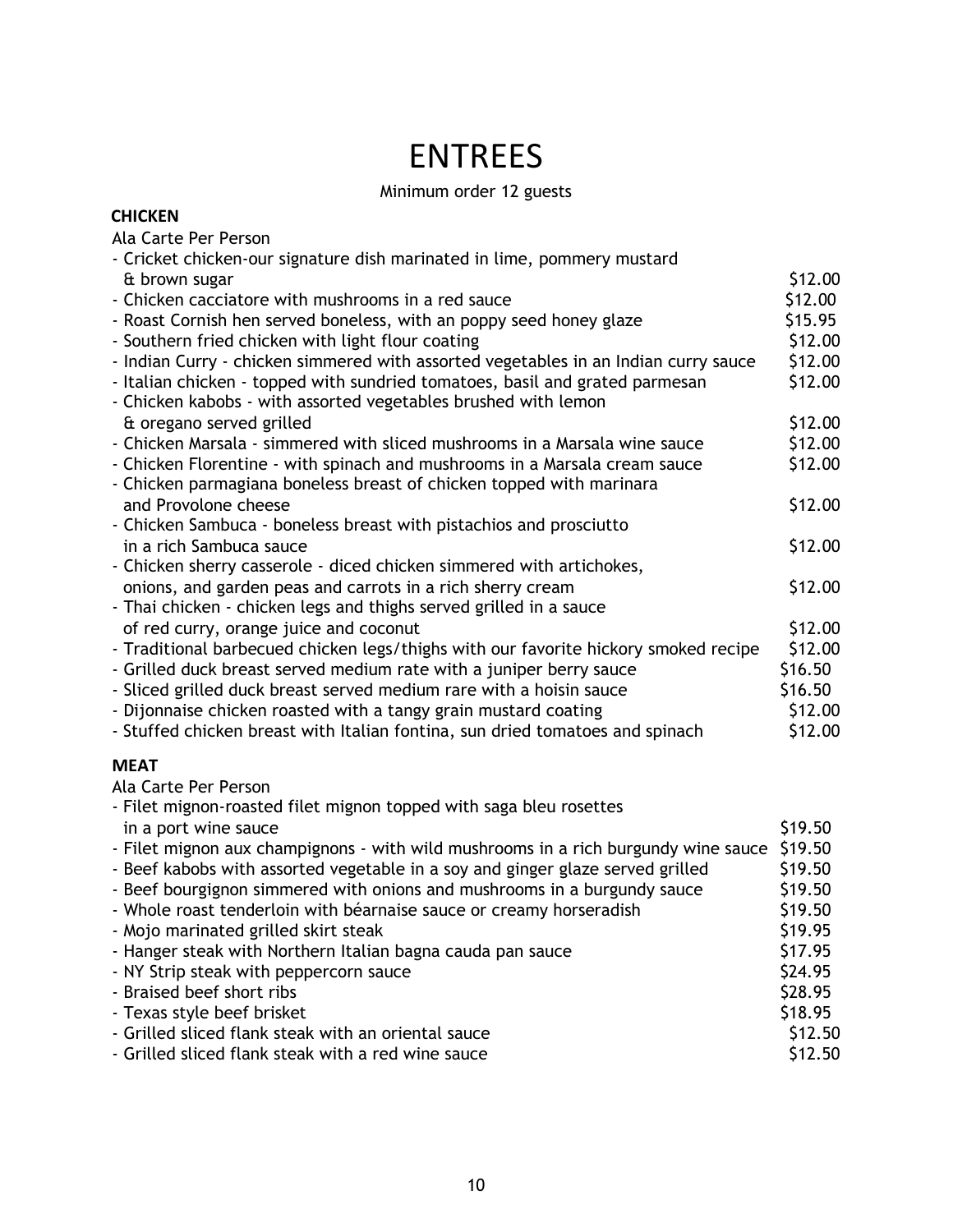## ENTREES

-

## Minimum order 12 guests

| <b>SEAFOOD</b>                                                                                                                                                           |         |
|--------------------------------------------------------------------------------------------------------------------------------------------------------------------------|---------|
| Ala Carte Per Person                                                                                                                                                     |         |
| - Sautéed crab cakes served with lemon tartar sauce<br>\$19.95                                                                                                           |         |
| - Seafood puttanesca - shrimp and scallops served in a sauce of chopped tomatoes,                                                                                        |         |
| black olives, onions and Italian spices                                                                                                                                  | \$19.95 |
| - Seafood kabobs with assorted vegetables brushed with lemon and oregano<br>\$19.95                                                                                      |         |
| - Mixed seafood risotto shrimp squid, clams and mussels                                                                                                                  |         |
| simmered with risotto & vegetables                                                                                                                                       | \$19.95 |
| New Orleans jambalaya traditional southern rice casserole with chicken, sausage,<br>shrimp, scallops, onions, peas and tomatoes seasoned with southern spices<br>\$19.95 |         |
| - Stuffed filet of sole with crab imperial served with a lemon hollandaise sauce                                                                                         | \$18.00 |
| - Stuffed filet of sole with spinach served with a buerre blanc sauce                                                                                                    | \$18.00 |
| - Grilled swordfish steak puttanesca served in a sauce of chopped                                                                                                        |         |
| tomatoes, black olives, onions and Italian spices                                                                                                                        | \$16.00 |
| - Moroccan swordfish brochettes seasoned with paprika, cumin and orange                                                                                                  | \$13.50 |
| - Tilapia filet served fried with a citrus sauce                                                                                                                         | \$13.50 |
| - Coconut curried mahi mahi                                                                                                                                              | \$13.50 |
| - Grilled tuna steak offered with a fresh fruit salsa                                                                                                                    | \$16.00 |
| - Cornmeal coated filet of catfish fried and offered with a traditional tartar sauce                                                                                     | \$13.50 |
| - Cold poached salmon with a cucumber dill sauce or rosemary mustard                                                                                                     | \$13.50 |
| - Roasted salmon filet with a dijon and herb crust                                                                                                                       | \$13.50 |
| - Grilled salmon served with sweet onion confit                                                                                                                          | \$13.50 |
| - Grilled filet of salmon marinated in ginger, soy and brown sugar                                                                                                       | \$13.50 |
| - Grilled filet of salmon and sea scallops in a fresh tomato and basil buerre blanc                                                                                      | \$18.00 |
| - Halibut wrapped in applewood bacon in a buerre blanc sauce                                                                                                             | \$25.50 |
| <b>VEGETARIAN</b><br>Ala Carte Per Person<br>Some can be vegan please ask                                                                                                |         |
| - Italian risotto with shitake mushrooms, diced tomatoes and peas                                                                                                        | \$12.50 |
| - Acorn squash filled with curried vegetables or couscous and vegetables                                                                                                 | \$12.50 |
| - Vegetable and tofu stir fry - assorted vegetables to include snow peas, broccoli,<br>peppers, water chestnuts, bamboo shoots, and miniature corn                       |         |
| stir-fried with tofu and cashews in sesame soy sauce                                                                                                                     | \$12.50 |
| - Grilled polenta squares topped with wild mushroom sauté finished in a brandy cream                                                                                     | \$12.50 |
| - Seitan sherry casserole                                                                                                                                                | \$13.50 |
| - Cauliflower "steak" with chimichurri sauce                                                                                                                             | \$12.50 |
| - Grilled tofu marinated in pommery mustard, brown sugar and citrus                                                                                                      | \$12.50 |

11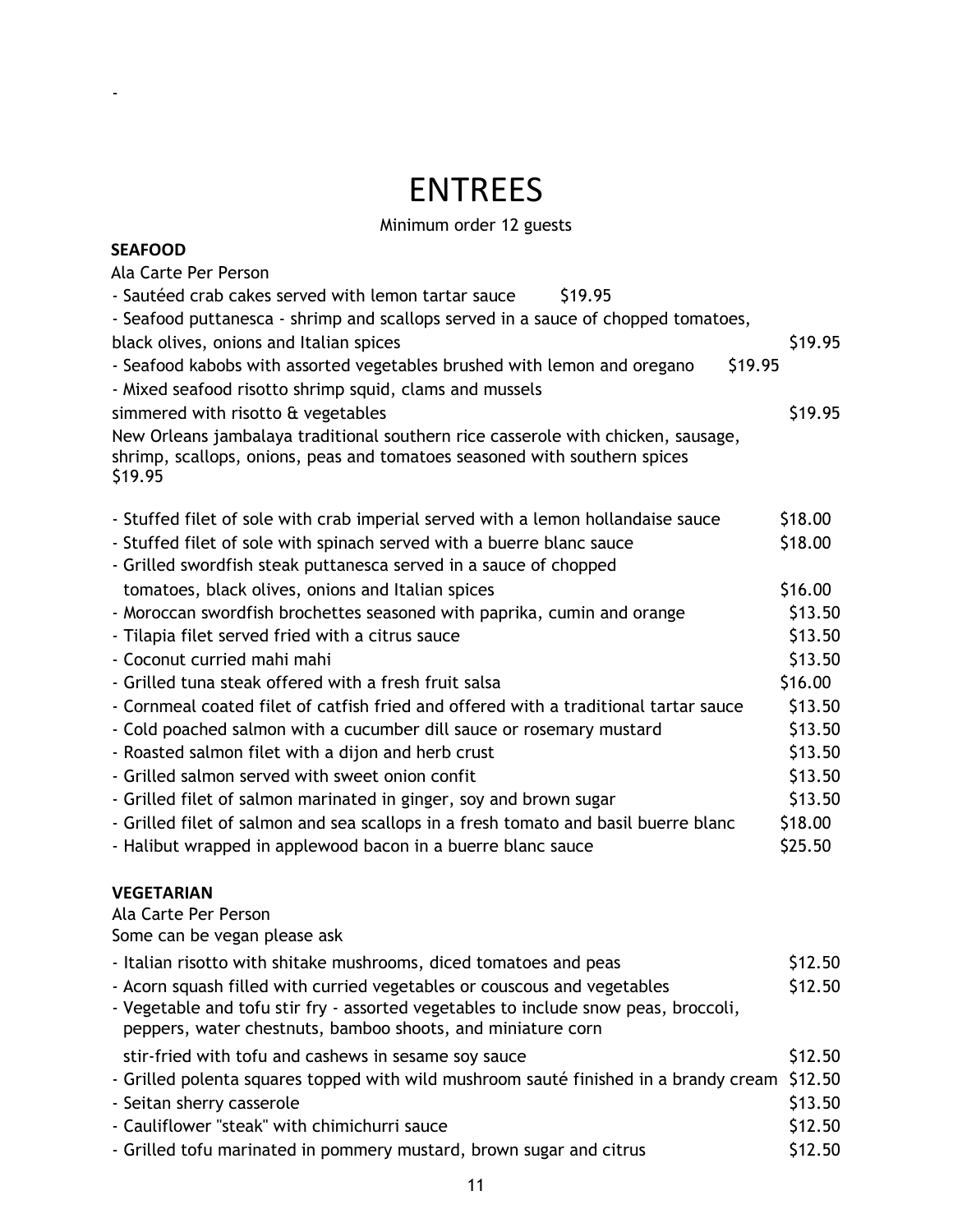## PASTA DISHES

Minimum order 12 guests Perfect entree for your menu selection. These are also available as sides. Price available on request.

### **HOT PASTA DISHES**

| - Rigatoni with porcini mushrooms, asiago cheese and tomato basil sauce               | \$8.95  |
|---------------------------------------------------------------------------------------|---------|
| - Bowtie pasta served with a wild mushroom ragout and fresh thyme                     | \$9.95  |
| - Pasta tossed with asparagus in a vodka cream sauce with grated parmesan             | \$9.50  |
| - Fettuccine served with scallops and shrimp in a light tomato cream                  |         |
| with grated parmesan                                                                  | \$9.95  |
| - Bowtie with artichokes, spinach and mushrooms in a creamy pesto sauce               | \$8.50  |
| - Penne served with yellow and garden peas in a sage cream sauce                      | \$8.50  |
| - Pasta with pancetta and arugula in a white wine and chicken stock sauce             | \$9.50  |
| - Pasta with asparagus & caramelized onions in a light Italian olive oil              | \$8.50  |
| - Cheese filled tortellini served with garden peas and yellow peppers in a rosa sauce | \$8.50  |
| - Italian risotto with tomatoes, mozzarella and fresh basil pesto                     | \$8.50  |
| - Baked macaroni & cheese                                                             | \$7.50  |
| <b>COLD PASTA DISHES</b>                                                              |         |
| - Tortellini salad with assorted vegetables in an olive oil dressing                  | \$8.50  |
| - Oriental noodle salad with snow peas and red peppers miniature corn                 |         |
| and water chestnuts in a spicy sesame ginger dressing                                 | \$8.50  |
| - Bowtie pasta with chicken, Portobello mushrooms and roasted pepper vinaigrette      | \$9.50  |
| - Orzo with shrimp and scallops with lemon tarragon vinaigrette                       | \$14.50 |
|                                                                                       |         |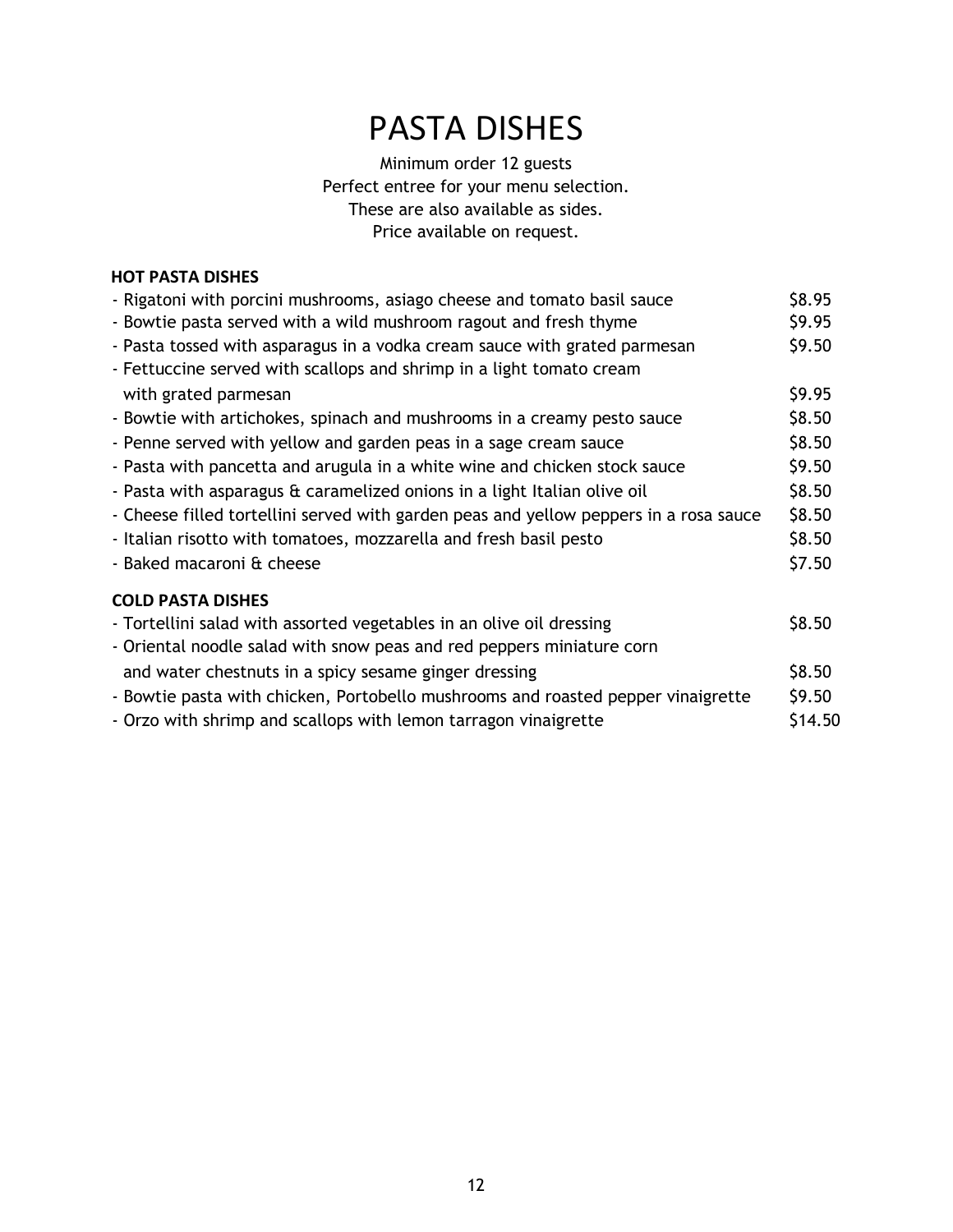## RICE & POTATO DISHES

Minimum order 12 guests

| - Wild and white rice with dried fruit and cashews                        | \$4.50\$ |
|---------------------------------------------------------------------------|----------|
| - Rice pilaf with garden peas and carrots                                 | \$4.50   |
| - Spanish rice with tomato, chilies and peas                              | \$4.50   |
| - Lebanese rice with lentils and caramelized onions                       | \$4.25   |
| - Minted couscous with lemon, capers and feta                             | \$4.50   |
| - Quinoa, wild rice, basmati and wheat berry                              | \$4.50   |
| - Cajun dirty rice                                                        | \$4.50   |
| - Grilled polenta squares topped with sundried tomato pesto and mushrooms | \$4.50   |
| - Soft polenta with mascarpone and parmesan cheese                        | \$4.50   |
| - Red bliss mashed potatoes with herb cheese                              | \$4.50   |
| - Potato pancakes flavored with chives                                    | \$4.50   |
| - Roasted new potatoes seasoned with rosemary and olive oil               | \$4.50   |
| - Scalloped potatoes                                                      | \$4.50   |
| - Roasted seasonal root vegetables                                        | \$4.50   |
|                                                                           |          |

## VEGETABLE DISHES

| Minimum order 12 guests                                               |        |
|-----------------------------------------------------------------------|--------|
| - Assorted roasted vegetables with balsamic vinegar                   | \$4.95 |
| - Steamed green asparagus in herbed olive oil                         | \$4.95 |
| - Asparagus and baby carrots garnished with sesame seeds              | \$4.95 |
| - Fresh broccoli seasoned with garlic and olive oil                   | \$4.50 |
| - Green beans and carrots in herb butter                              | \$4.50 |
| - Haricot verts- French green beans with almonds                      | \$4.75 |
| - Snow peas and snap peas in a butter and sugar glaze                 | \$4.75 |
| - Sautéed baby spinach seasoned with garlic and olive oil             | \$4.50 |
| - Baked tomatoes with parmesan and bread crumbs                       | \$4.50 |
| - Assorted vegetable stir fry seasoned with sesame oil                | \$7.50 |
| - Parmesan roasted cauliflower                                        | \$4.50 |
| - Grilled vegetables seasoned with balsamic vinegar                   | \$4.95 |
| - Roast acorn squash lightly seasoned with maple syrup and butter     | \$4.50 |
| - Whipped butternut squash sprinkled with caramelized walnuts         | \$4.50 |
| - Vegetable medley seasoned with dill butter                          | \$4.50 |
| - Snap beans with caramelized baby carrots and Italian onions         | \$4.75 |
| - Spaghetti squash and silvered almonds with a sun dried tomato pesto | \$4.50 |
| - Roasted Brussels sprouts                                            | \$4.50 |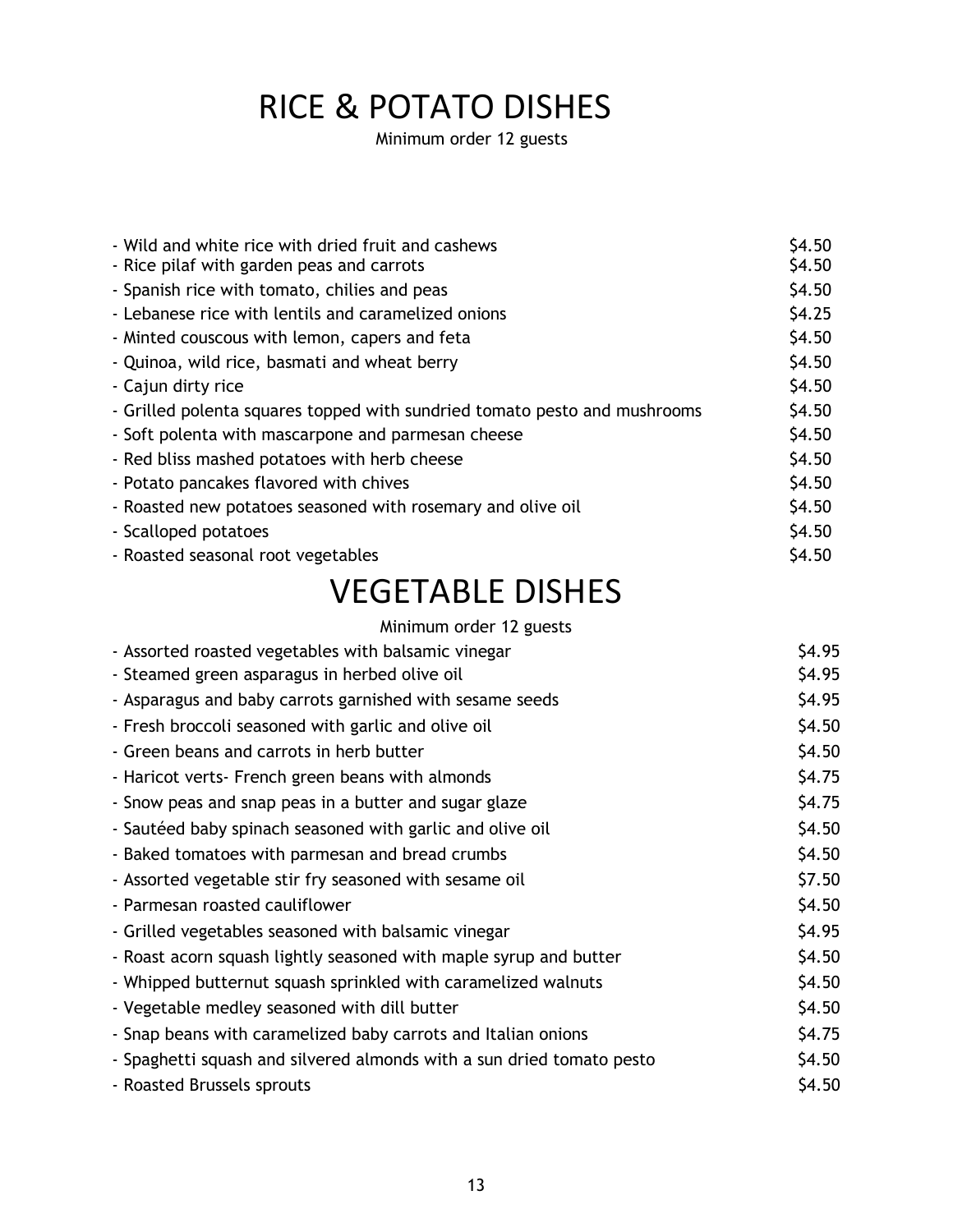## SALAD & CHILLED VEGETABLE DISHES

| Minimum order 12 guests                                                             |        |
|-------------------------------------------------------------------------------------|--------|
| - Salad of spinach and baby lettuces served with sliced pears, goat cheese          |        |
| and toasted pecans                                                                  | \$4.75 |
| - Garden salad with assorted vegetables                                             | \$4.75 |
| - Salad of assorted baby lettuces with goat cheese, dried cranberries               |        |
| and caramelized walnuts                                                             | \$4.75 |
| - Belgian endive and radicchio with walnuts, apples and bleu cheese                 |        |
| (minimum 25 guests)                                                                 | \$4.75 |
| - Salad of romaine, red onion, oranges, goat cheese and grilled fennel              | \$4.75 |
| - Caesar salad-crisp romaine with herbed croutons and parmesan                      | \$4.50 |
| - Cucumber and feta salad with red onions and mint in light vinaigrette             | \$4.00 |
| - Three pea salad of snow peas, snap peas and garden peas in a bacon                |        |
| and scallion dressing                                                               | \$4.95 |
| - Roasted red peppers and mozzarella salad served in balsamic vinaigrette           | \$5.50 |
| - Roasted potato and green bean or broccoli salad in a light garlic dressing        | \$4.00 |
| - Traditional potato salad                                                          | \$4.00 |
| - Composed salad of tomatoes and mozzarella medallions in a fresh basil vinaigrette | \$5.00 |
| - Cucumber salad with chickpeas and diced tomatoes in fresh parsley and lemon       | \$4.00 |
| - Confetti cole slaw                                                                | \$4.00 |
| - German potato salad with bacon                                                    | \$4.00 |
| - Chilled asparagus with mandarin oranges in a citrus dressing                      | \$4.95 |
| - Traditional macaroni salad                                                        | \$4.00 |
| - Roasted beet, goat cheese, pistachio and arugula salad                            | \$4.75 |
| - Sweet potato and black bean salad with corn, red pepper and scallions             | \$4.75 |
| - Kale, blue cheese, apples and grilled onion                                       | \$4.75 |
| - Arugula, red onion and parmesan                                                   | \$4.75 |
| Your choice of homemade dressings                                                   |        |
| - Traditional Caesar                                                                |        |
| - Buttermilk Ranch with Dill                                                        |        |
| - Blue Cheese                                                                       |        |
| - Russian                                                                           |        |
| - French                                                                            |        |

- Green Goddess
- Peppercorn Parmesan
- Balsamic Vinaigrette
- Raspberry Vinaigrette
- Carrot Ginger
- Citrus Poppy Seed Vinaigrette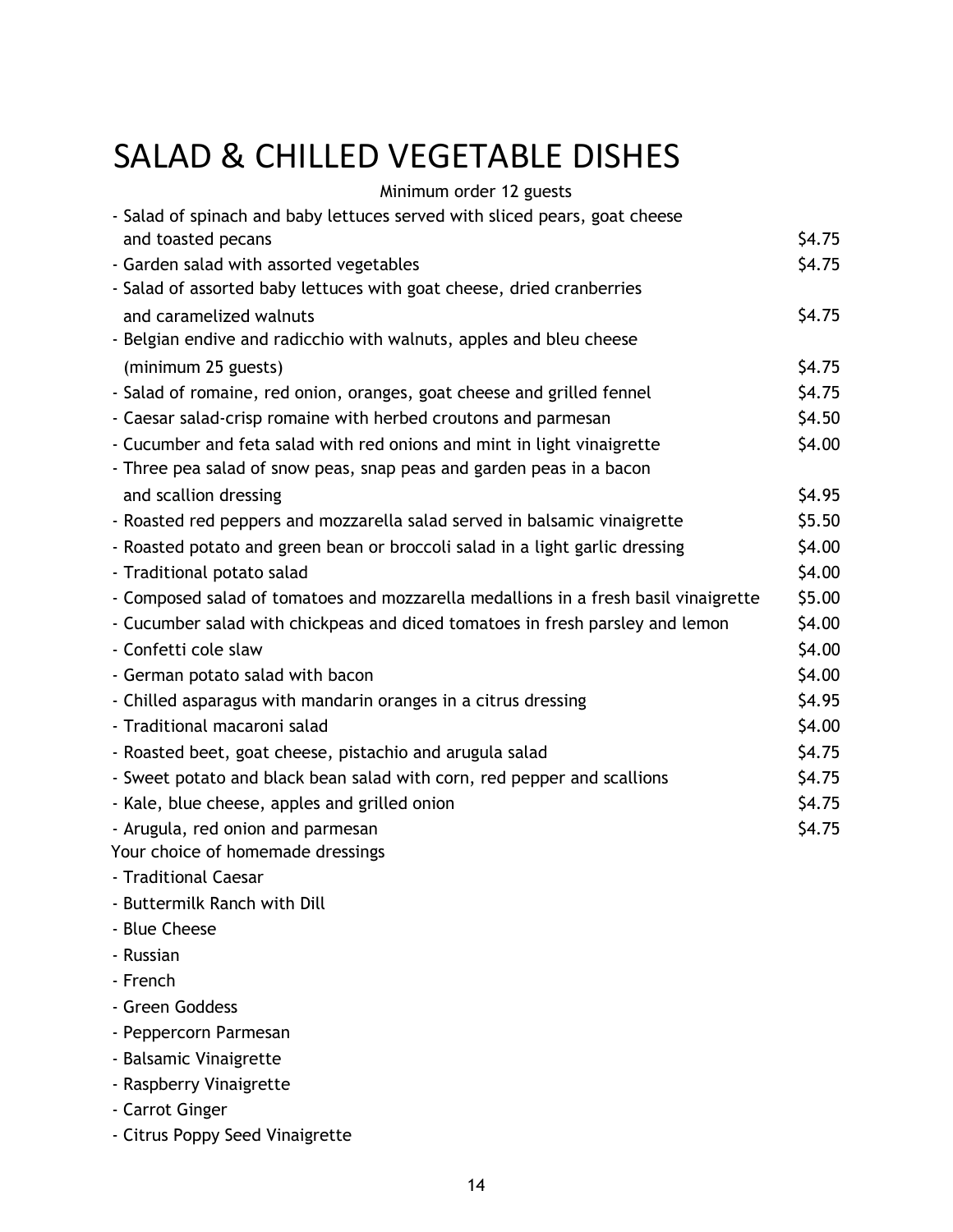## FOOD STATIONS

Station menus are available for 75 guests of more. 48 hours notice is required.

## **FAJITA STATION**

\$15.95 per person (\* \$2.00 additional each) Select three of the following: - Shredded duck\* - grilled skirt steak - spiced chicken breast - grilled seafood mélange of scallops and shrimp)\* - spiced ground beef - grilled spicy vegetable medley - Roast venison\*

Complete your fajitas with the following fillings:

Shredded pepper jack cheese, scallions, black beans, diced tomatoes, sour cream, guacamole, shredded cheddar, caramelized onions, shredded lettuce, spicy salsa, bacon, Mexican corn salad

## **THE CHEESESTEAK STATION**

\$15.95 per person Your choice of beef, chicken or grilled vegetable cheesesteaks offered with a variety of toppings to include: grilled onions, sautéed mushrooms, sweet and hot peppers, provolone, American cheeses, melted cheese sauce, marinara and ketchup offered with Amoroso's Italian rolls

## **RISOTTO STATION**

\$15.95 per person

- Wild mushroom risotto with thyme
- Cheddar risotto with asparagus tomato and yellow pepper
- Chicken and broccoli risotto with manchego cheese Accompanied by assorted toppings to include: caramelized Italian onions and parmesan cheese curls

## **TACO BAR**

### \$15.95 per person

Flour Tortillas and corn hard taco shells with fillings to include ground beef, grilled chicken, grilled vegetables, shredded lettuce, guacamole, sour cream, shredded cheese, salsa, onions, black beans, and jalapeño peppers

Mexican rice and beans

### **THE SALAD BAR**

### \$13.95 per person

Assorted baby lettuces or crisp romaine lettuce Accompaniments will include grilled chicken, fresh tomatoes, cucumbers, sliced mushrooms, carrots, crisp bacon, tuna salad, homemade croutons, spiced walnuts, pesto marinated mozzarella medallions, goat cheese, beets and braised fennel

Dressing options from our list of homemade dressings in the salad section

## **MASHED POTATO BAR**

\$15.95 per person A selection of potatoes will include a choice of: - roasted red skin potatoes whipped sweet potatoes buttermilk mashed Yukon golds offered with assorted toppings to include Southwestern chile, red wine gravy, mushroom ragout, sweet sauté onions, broccoli, bacon, sour cream, shredded cheddar, brown sugar caramelized walnut and maple syrup

### **SLIDER STATION**

- \$16.95 per person Select
- 3 of the following:
- Buffalo burgers Pulled chicken barbecue
- Pulled pork barbecue Angus beef
- Vegan burgers Buffalo chicken
- Grilled Portobello

Add crabcake (\$4.50 additional)

Complete your slider bar with your choice of 15 of the following toppings: sautéed mushrooms, American cheese, bleu cheese, grilled onions, raw onion, avocado, roasted peppers, tomatoes, lettuce, ketchup, mustard, honey mustard, relish, mayonnaise, diced pineapple, cusabi sauce, Russian dressing, ranch dressing, bbq sauce, basil mayonnaise, sundried tomato sauce, olive tapenade, chipotle ranch, tartar sauce, shredded cheddar, melted cheese, bacon, marinara, provolone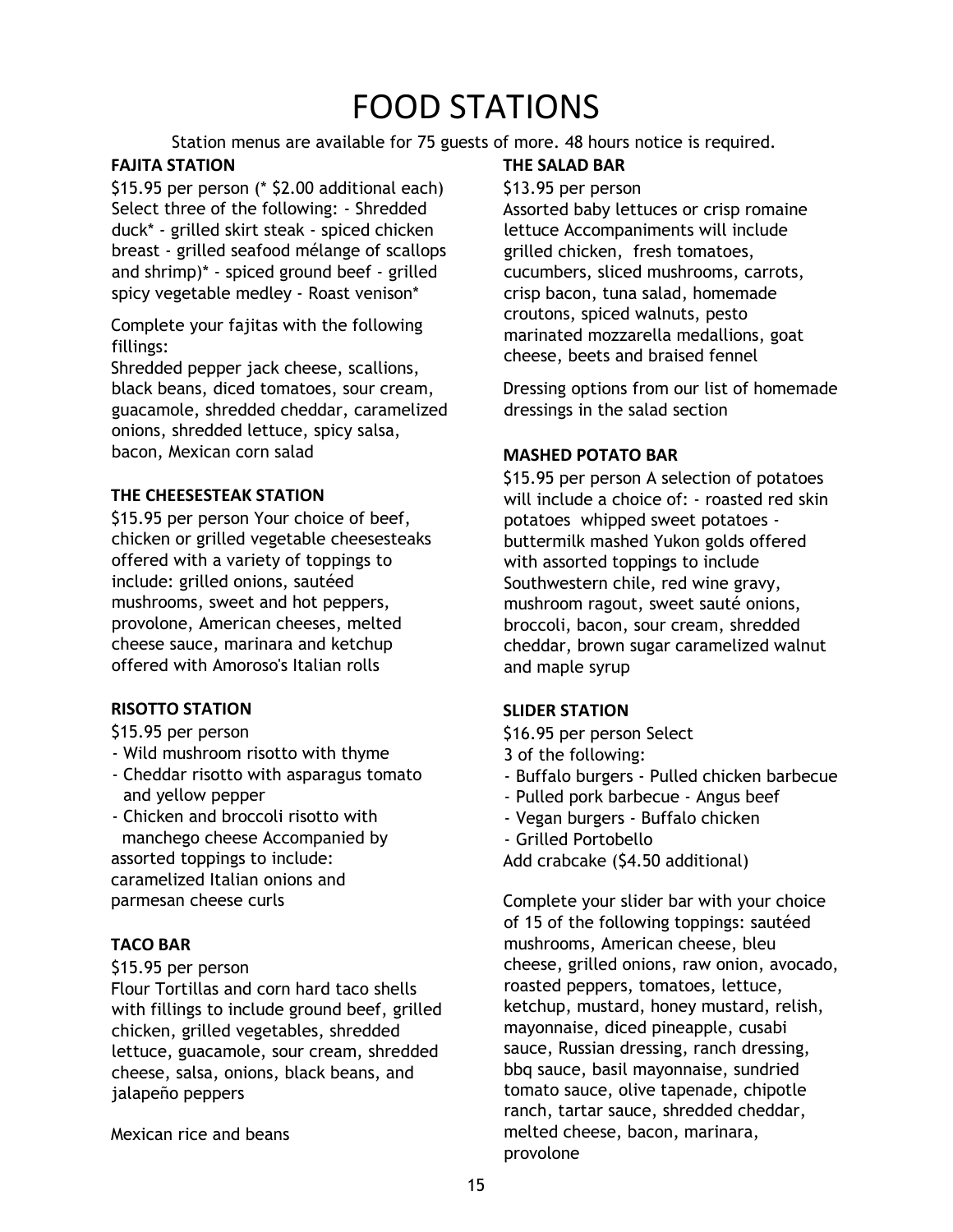## **BREAKFAST**

Breakfast menus are available for 50 guests of more. 48 hours notice is required.

## **UP AND AT 'EM!!**

Assorted freshly baked goodies from our ever changing assortment of: muffins, scones, breakfast breads, danish \$13.50/Guest

### **FISH DISPLAY**

Smoked salmon and whitefish salad presented with cream cheese, lettuce, sliced tomatoes, egg mimosa, capers and diced onions accompanied by assorted bagels \$25.50/Guest

## **WRAP SESSION**

Tortilla wrap assortments filled with:

- Scrambled egg, bacon & cheddar cheese
- Steak and egg with mushroom
- Eggs Florentine

Assorted miniature Danish \$15.50/Guest

### **BAGEL MANIA**

Assorted bagels offered with 4 assorted cream cheeses \$12.50/Guest

## ADDITIONAL OFFERINGS

| Fresh fruit salad                                                                           | \$5.50/Guest  |
|---------------------------------------------------------------------------------------------|---------------|
| Scrambled eggs with cheddar cheese                                                          | \$6.50/Guest  |
| \$9.50/Guest Traditional French<br>Plain or blueberry pancakes offered with assorted syrups |               |
| toast or Stuffed French toast casserole<br>\$9.50/Guest                                     |               |
| Traditional home fries                                                                      | \$4.50/Guest  |
| \$4.50/Guest Breakfast sausage, turkey or pork<br>Crisp bacon or sliced Canadian bacon      |               |
| \$4.50/Guest                                                                                |               |
| Sliced baked ham                                                                            | \$5.50/Guest  |
| \$5.50/Guest Breakfast vegetable hash<br>Assorted miniature Danish<br>\$5.50/Guest          |               |
| Vegan sausage                                                                               | \$5.50/Guest  |
| Greek yogurt with fresh fruit and homemade granola                                          | \$6.50/Guest  |
| Oatmeal bar with assorted toppings \$6.50/Guest Fried chicken and waffles                   | \$11.95/Guest |

### **BREAKFAST JUICES**

Ask about our fresh offerings Orange \$2.50/Bottle/Individual Serving Cranberry \$2.50 Grapefruit Juice \$2.50 Pineapple \$2.50

## COFFEE SERVICE

(Minimum Service - 50 Guests)

Freshly brewed coffee, decaffeinated coffee and assorted teas offered with half and half, sugar, lemon, disposable cups, teaspoons and napkins. \$4.50/Guest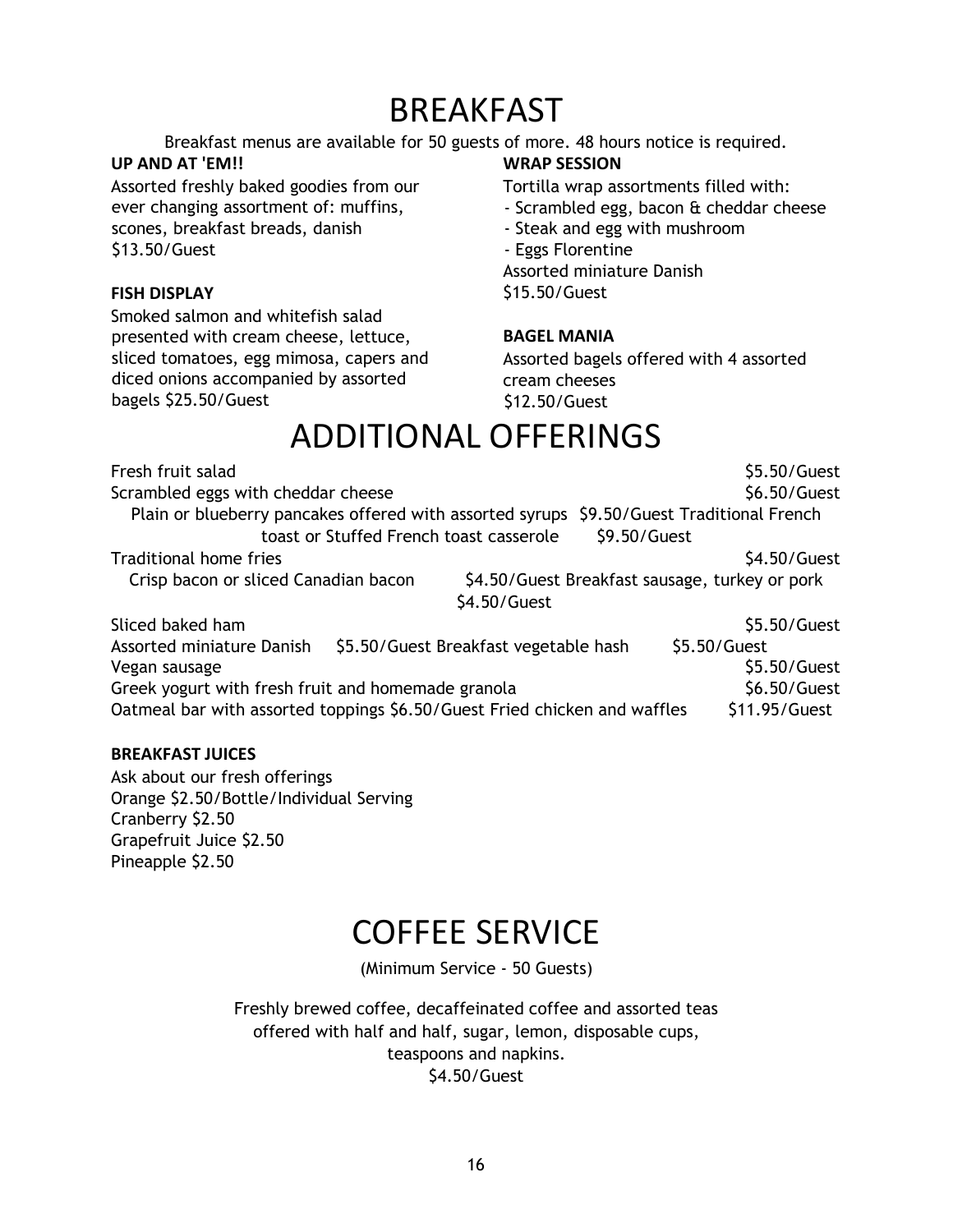## ORDERING INFORMATION

### **ORDERING & CHANGES**

Two days notice is requested for all orders. Orders with less notice may be subject to limited menu availability. A 48 hours' notice is needed for all changes in guest count or menu selection.

### **MINIMUM**

\$250 minimum is required on all orders. Weekend orders require a minimum of \$1000.00 plus delivery.

### **BEVERAGES**

Assorted sodas, bottled water, juices and cubed ice are available at an additional charge.

### **DISPOSABLES & CHAFING DISHES**

For à la carte orders, a disposables package is available for \$4.00 per guest. Package includes plates, forks, knives, napkins and tumblers. Disposable banquet cloths are offered for \$8.00 each. Chafing dishes for hot food deliveries are available for a rental fee of \$35.00 each.

### **TAXES AND DELIVERY**

A 6% Pennsylvania sales tax will be applied to all orders.

All orders in our delivery area are subject to a \$50.00 delivery charge. Evening and weekend delivery charge of \$100.00 will be applied to each order in our delivery area. Delivery charges outside normal business hours may be higher. Delivery charges for outside our area may be higher. Please consult with one of our Account Executives.

### **CANCELLATION POLICY**

Cancellation of orders must be received 48 hours prior to the date of the event.

Please let us know of any dietary concerns and restrictions. We will accommodate you with specialized menus if available.

We also offer an extensive selection of fine china, stemware, specialty linens, silver patterns, tables, chairs and menus.

Our formally trained service personnel will professionally assist you in the set-up, service and clean-up of your event. Personnel rates are \$60 per hour (with a 6 hour base rate required). Consult our Account Executives for holidays and holiday rates.

Please contact our Event Planning Division regarding the details of your next event.

## 1-800-892-3663

Thank you for choosing Cricket Catering